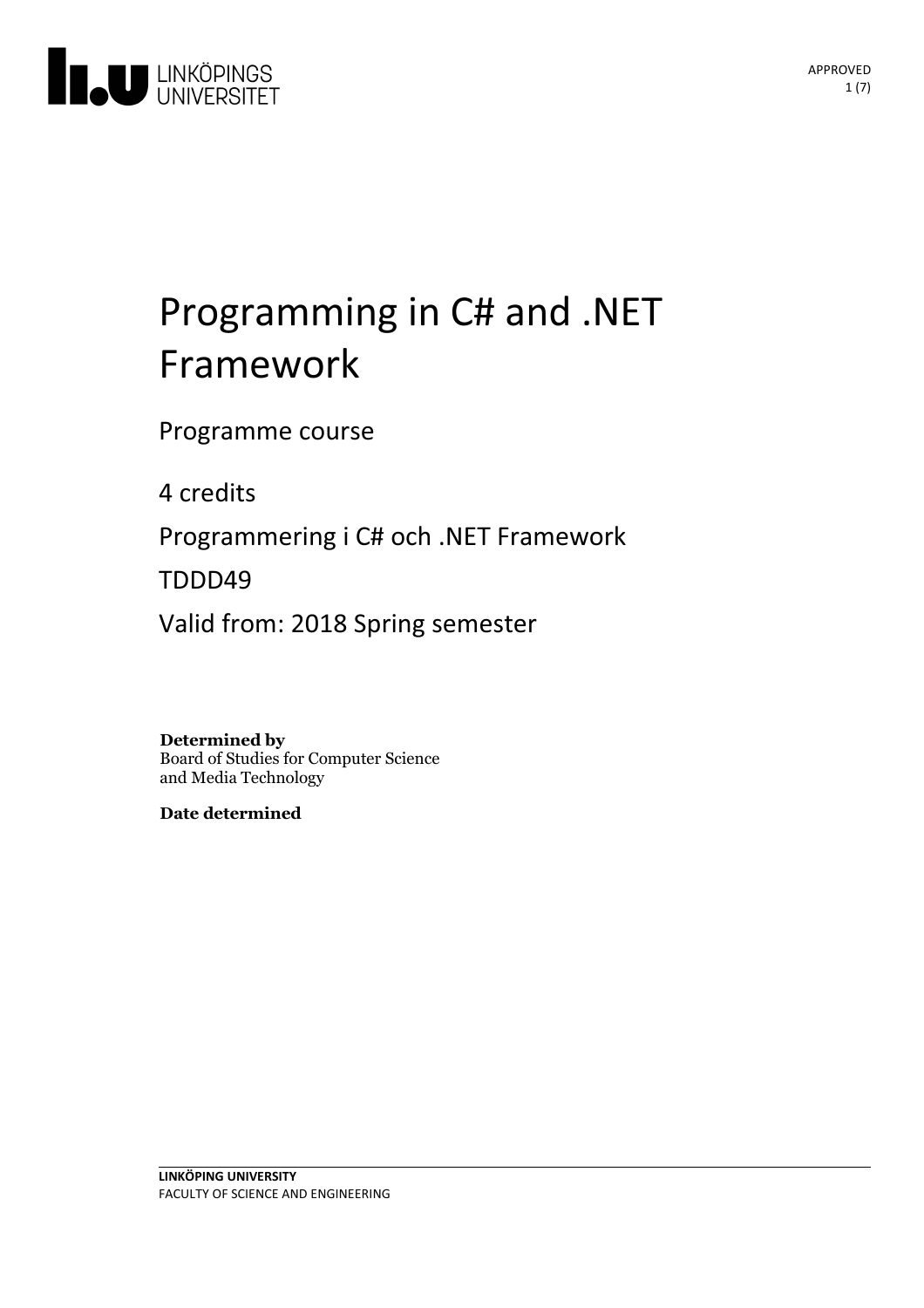# Main field of study

Information Technology, Computer Science and Engineering, Computer Science, Programming

Course level

First cycle

# Advancement level

 $G<sub>2</sub>X$ 

## Course offered for

- Programming, Bachelor's Programme
- Computer Engineering, B Sc in Engineering
- Computer Science and Engineering, M Sc in Engineering
- Information Technology, M Sc in Engineering
- Computer Science and Software Engineering, M Sc in Engineering
- Applied Physics and Electrical Engineering International, M Sc in Engineering
- Applied Physics and Electrical Engineering, M Sc in Engineering

# Entry requirements

Note: Admission requirements for non-programme students usually also include admission requirements for the programme and threshold requirements for progression within the programme, or corresponding.

# **Prerequisites**

Object-oriented programming

## Examination

LAB1 Labs 4 credits U, G

### Grades

Two grade scale, older version, U, G

## Department

Institutionen för datavetenskap

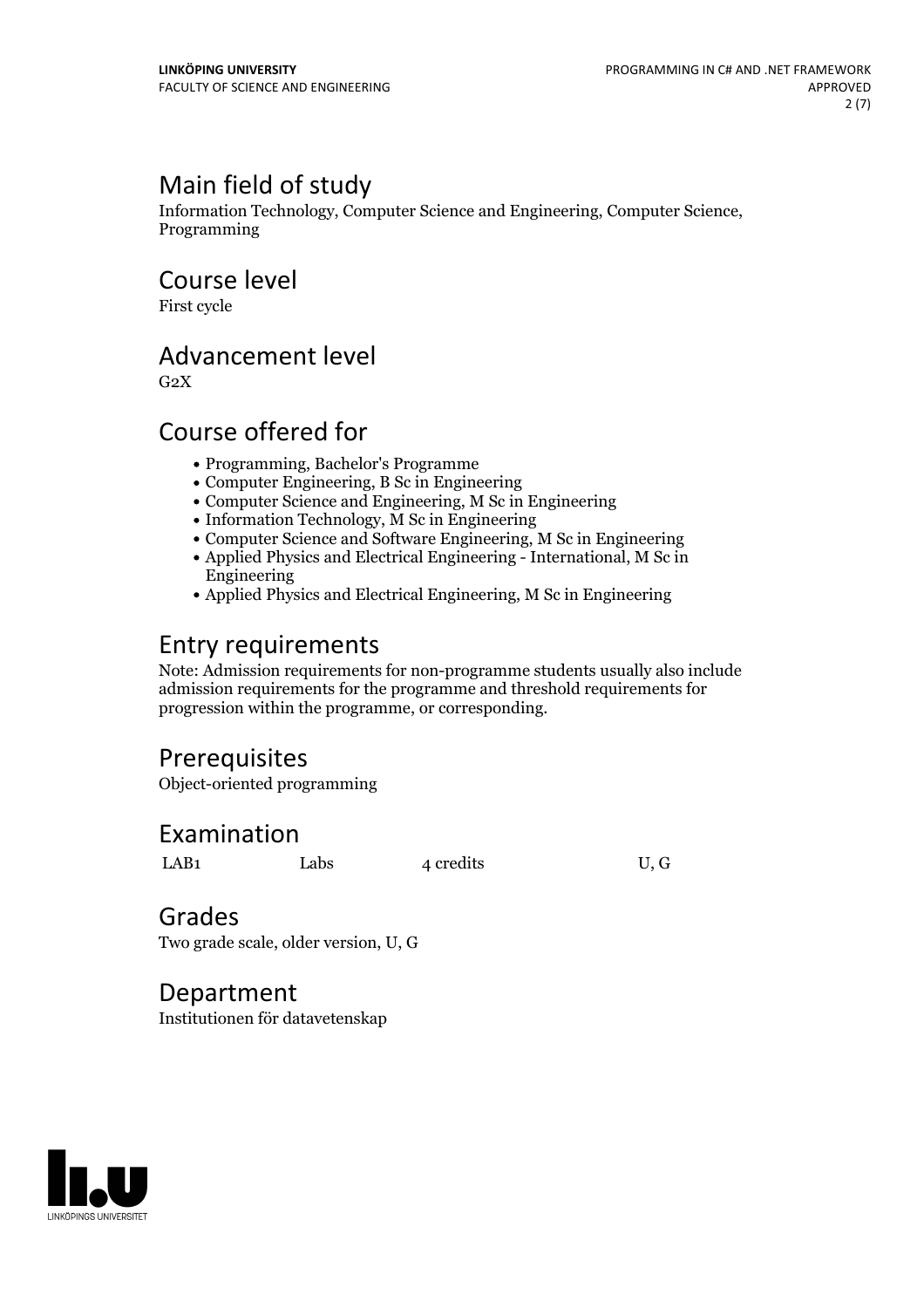### Director of Studies or equivalent Jalal Maleki

# Examiner

Sahand Sadjadee

# Education components

Preliminary scheduled hours: 40 h Recommended self-study hours: 67 h

# Course literature

**Other**

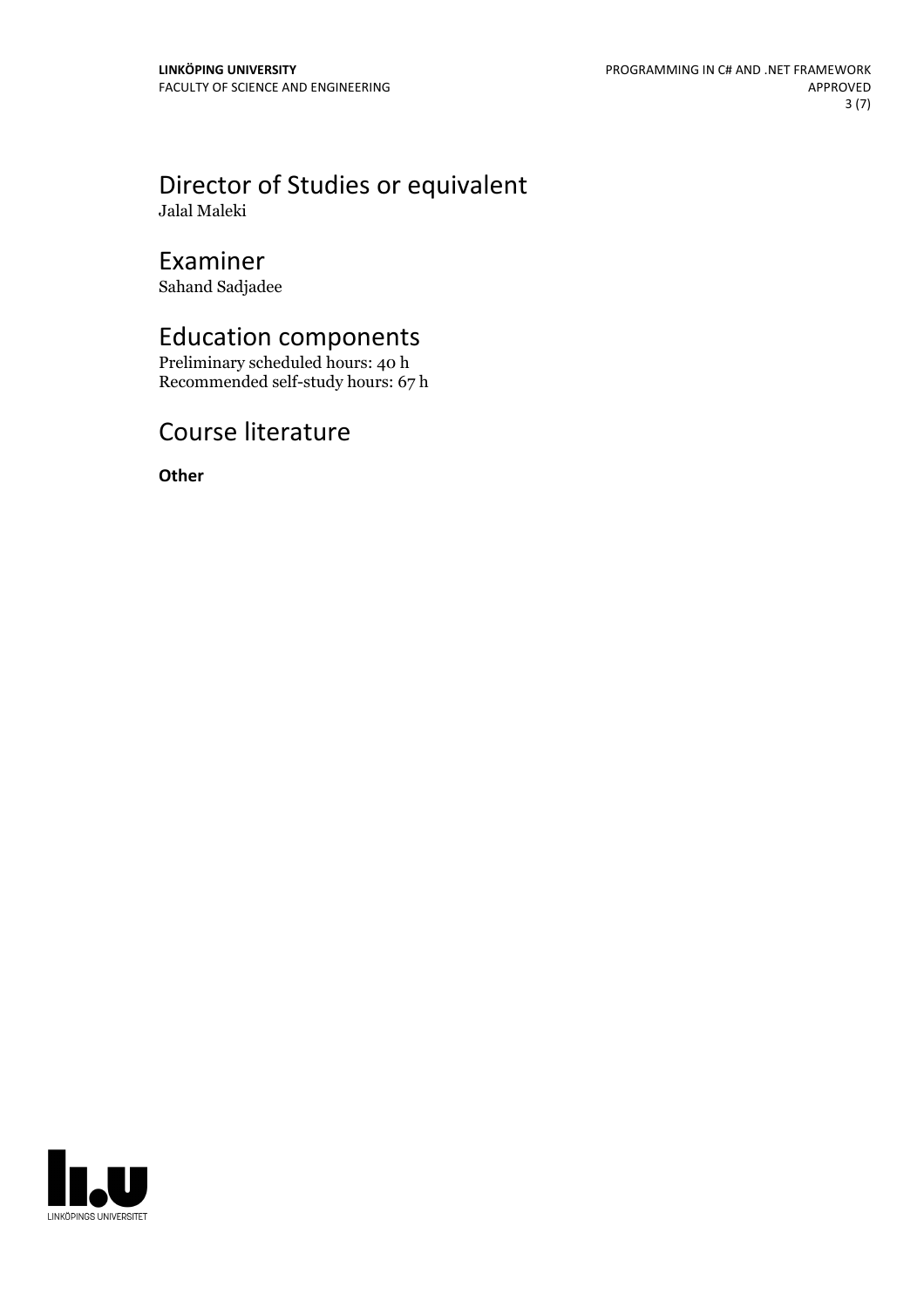# **Common rules**

### **Course syllabus**

A syllabus has been established for each course. The syllabus specifies the aim and contents of the course, and the prior knowledge that a student must have in order to be able to benefit from the course.

### **Timetabling**

Courses are timetabled after a decision has been made for this course concerning its assignment to a timetable module. A central timetable is not drawn up for courses with fewer than five participants. Most project courses do not have a central timetable.

### **Interrupting a course**

The vice-chancellor's decision concerning regulations for registration, deregistration and reporting results (Dnr LiU-2015-01241) states that interruptions in study are to be recorded in Ladok. Thus, all students who do not participate in a course for which they have registered must record the interruption, such that the registration on the course can be removed. Deregistration from <sup>a</sup> course is carried outusing <sup>a</sup> web-based form: www.lith.liu.se/for-studenter/kurskomplettering?l=sv.

### **Cancelled courses**

Courses with few participants (fewer than 10) may be cancelled or organised in a manner that differs from that stated in the course syllabus. The board of studies is to deliberate and decide whether a course is to be cancelled orchanged from the course syllabus.

### **Regulations relatingto examinations and examiners**

Details are given in a decision in the university's rule book: http://styrdokument.liu.se/Regelsamling/VisaBeslut/622678.

### **Forms of examination**

### **Examination**

Written and oral examinations are held at least three times a year: once immediately after the end of the course, once in August, and once (usually) in one of the re-examination periods. Examinations held at other times are to follow a decision of the board of studies.

Principles for examination scheduling for courses that follow the study periods:

courses given in VT1 are examined for the first time in March, with re-

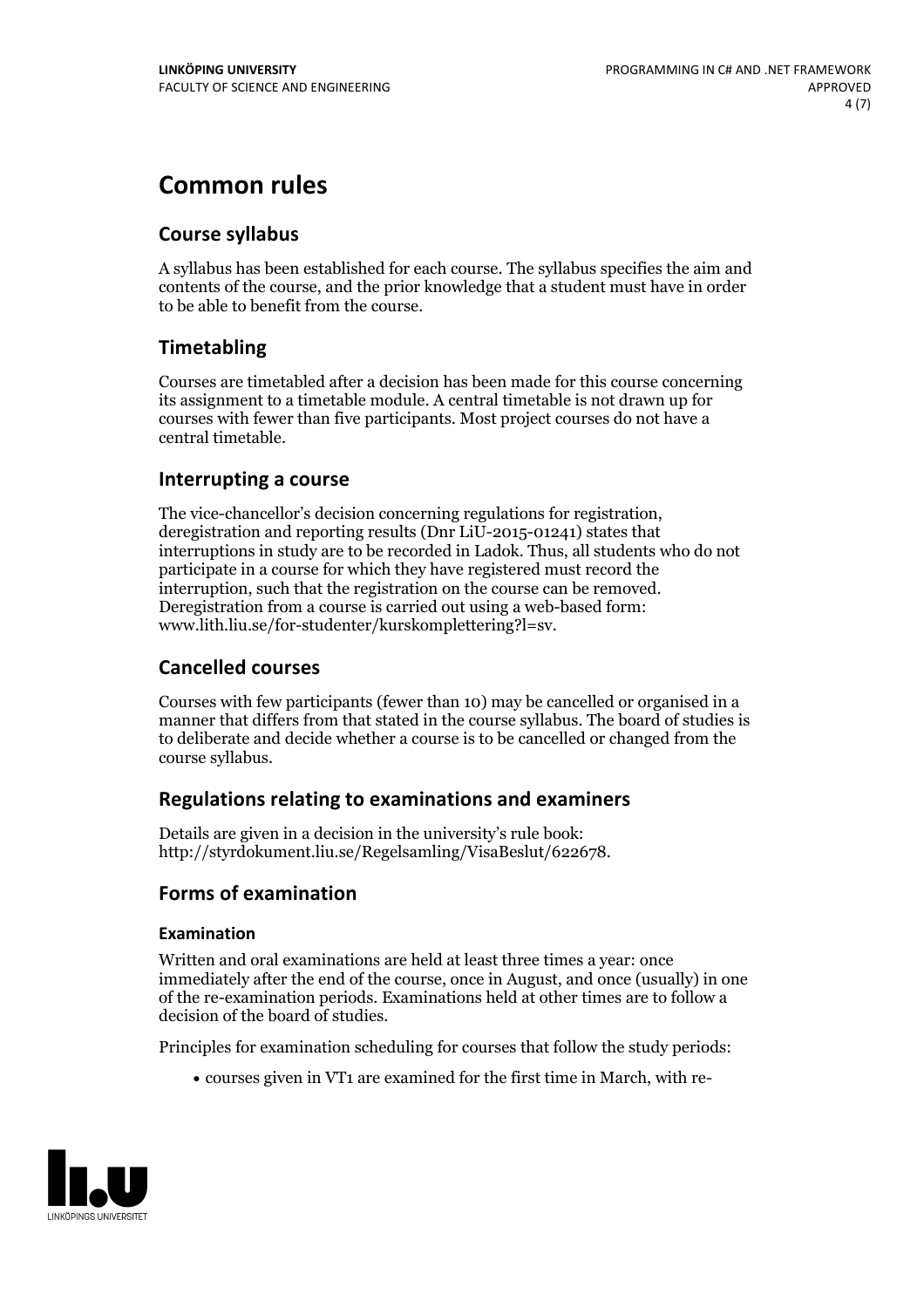examination in June and August

- courses given in VT2 are examined for the first time in May, with re-examination in August and October
- courses given in HT1 are examined for the first time in October, with re-examination in January and August
- courses given in HT2 are examined for the first time in January, with re-examination at Easter and in August.

The examination schedule is based on the structure of timetable modules, but there may be deviations from this, mainly in the case of courses that are studied and examined for several programmes and in lower grades (i.e. 1 and 2).

- Examinations for courses that the board of studies has decided are to be held in alternate years are held only three times during the year in which
- the course is given.<br>• Examinations for courses that are cancelled or rescheduled such that they are not given in one or several years are held three times during the year that immediately follows the course, with examination scheduling that corresponds to the scheduling that was in force before the course was cancelled or rescheduled.<br>• If teaching is no longer given for a course, three examination occurrences
- are held during the immediately subsequent year, while examinations are at the same time held for any replacement course that is given, or alternatively in association with other re-examination opportunities. Furthermore, an examination is held on one further occasion during the next subsequent year, unless the board of studies determines otherwise.<br>• If a course is given during several periods of the year (for programmes, or
- on different occasions for different programmes) the board orboards of studies determine together the scheduling and frequency of re-examination occasions.

#### **Registration for examination**

In order to take an examination, a student must register in advance at the Student Portal during the registration period, which opens 30 days before the date of the examination and closes 10 days before it. Candidates are informed of the location of the examination by email, four days in advance. Students who have not registered for an examination run the risk of being refused admittance to the examination, if space is not available.

Symbols used in the examination registration system:

- \*\* denotes that the examination is being given for the penultimate time.
- \* denotes that the examination is being given for the last time.

#### **Code of conduct for students during examinations**

Details are given in a decision in the university's rule book: http://styrdokument.liu.se/Regelsamling/VisaBeslut/622682.

#### **Retakes for higher grade**

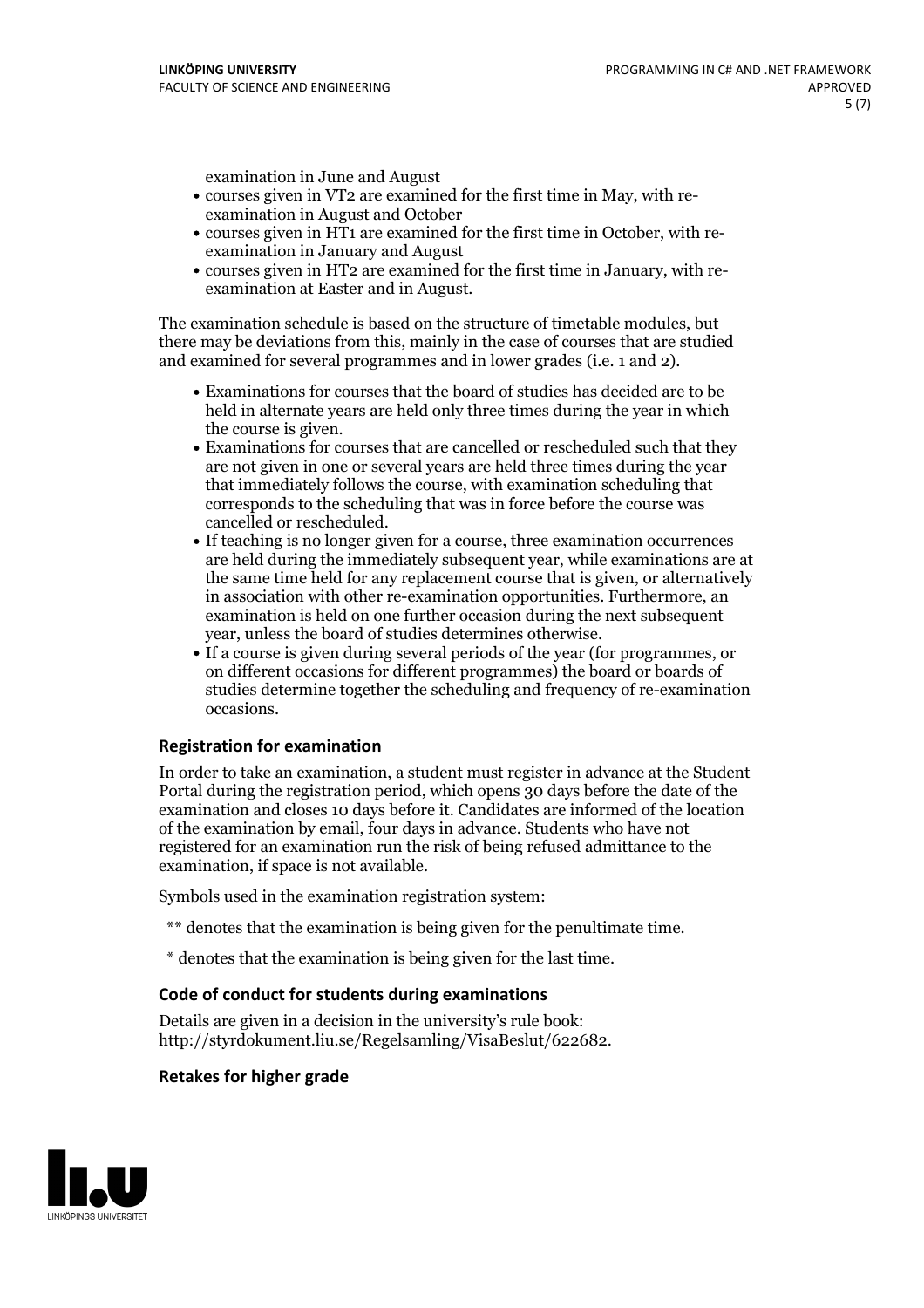Students at the Institute of Technology at LiU have the right to retake written examinations and computer-based examinations in an attempt to achieve a higher grade. This is valid for all examination components with code "TEN" and "DAT". The same right may not be exercised for other examination components, unless otherwise specified in the course syllabus.

#### **Retakes of other forms of examination**

Regulations concerning retakes of other forms of examination than written examinations and computer-based examinations are given in the LiU regulations for examinations and examiners, http://styrdokument.liu.se/Regelsamling/VisaBeslut/622678.

#### **Plagiarism**

For examinations that involve the writing of reports, in cases in which it can be assumed that the student has had access to other sources (such as during project work, writing essays, etc.), the material submitted must be prepared in accordance with principles for acceptable practice when referring to sources (references or quotations for which the source is specified) when the text, images, ideas, data, etc. of other people are used. It is also to be made clear whether the author has reused his or her own text, images, ideas, data, etc. from previous examinations.

A failure to specify such sources may be regarded as attempted deception during examination.

#### **Attempts to cheat**

In the event of <sup>a</sup> suspected attempt by <sup>a</sup> student to cheat during an examination, or when study performance is to be assessed as specified in Chapter <sup>10</sup> of the Higher Education Ordinance, the examiner is to report this to the disciplinary board of the university. Possible consequences for the student are suspension from study and a formal warning. More information is available at https://www.student.liu.se/studenttjanster/lagar-regler-rattigheter?l=sv.

#### **Grades**

The grades that are preferably to be used are Fail (U), Pass (3), Pass not without distinction  $(4)$  and Pass with distinction  $(5)$ . Courses under the auspices of the faculty board of the Faculty of Science and Engineering (Institute of Technology) are to be given special attention in this regard.

- 1. Grades U, 3, 4, 5 are to be awarded for courses that have written
- examinations. 2. Grades Fail (U) and Pass (G) may be awarded for courses with <sup>a</sup> large degree of practical components such as laboratory work, project work and group work.

#### **Examination components**

- 
- 1. Grades U, 3, 4, <sup>5</sup> are to be awarded for written examinations (TEN). 2. Grades Fail (U) and Pass (G) are to be used for undergraduate projects and other independent work.